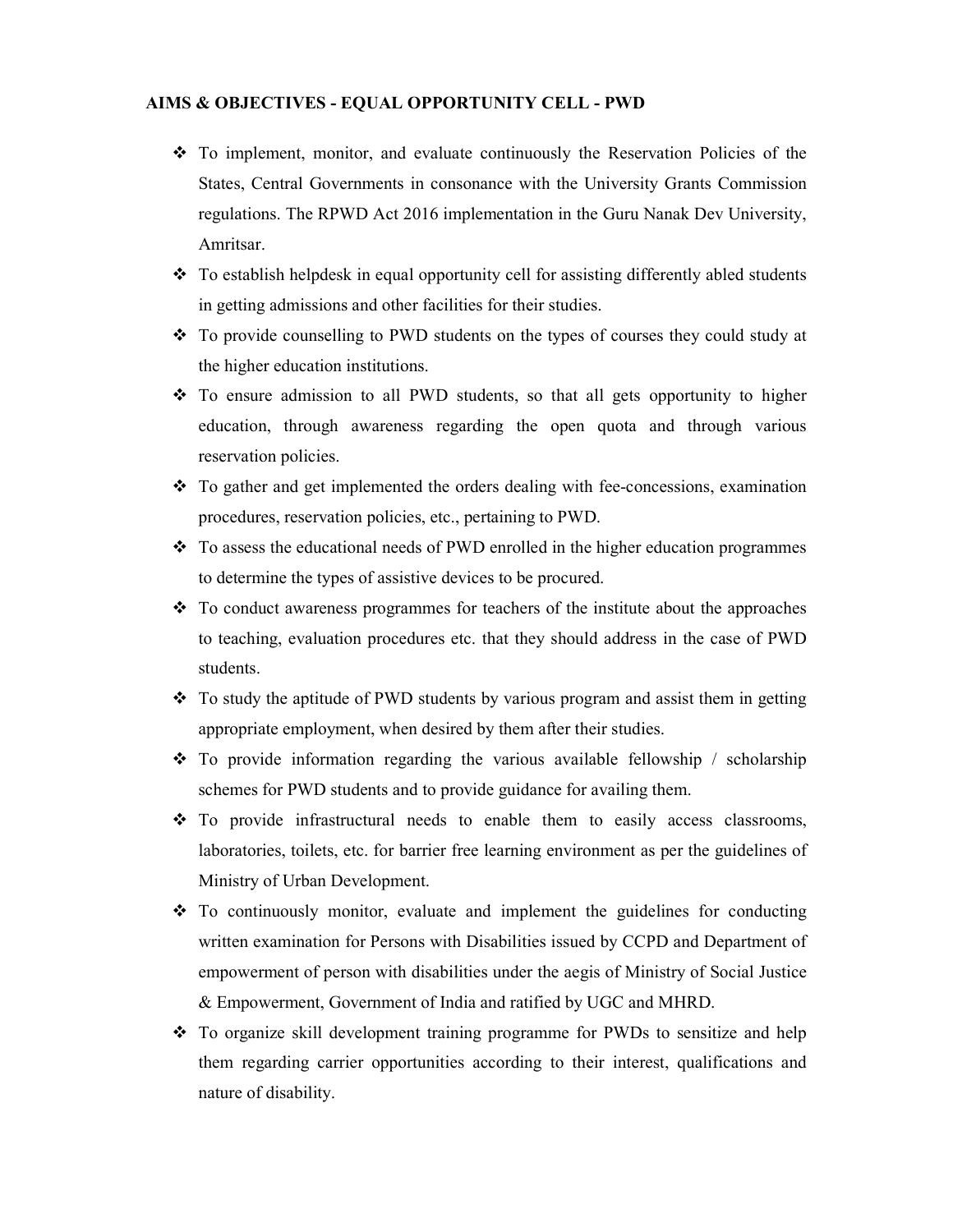- To organize training programs, cultural & Sports activity, conferences, lectures seminars, workshops, symposia etc. for Differently abled people.
- To undertake celebration of World disabled day and other historical days related to differently abled people.
- $\div$  To explore the full participation and equality as well as suitable placement opportunities for educated disabled graduates in public as well as private sector enterprises as per the Acts, Rules & Regulations and Policies of the Department of Social Justice & Empowerment, Ministry of Social Justice & Empowerment, Government of India
- To continuously monitor evaluate and implement the guidelines for House allotment, promotions and other issues of the disabled employees issued by CCPD and Department of empowerment of person with disabilities under the aegis of Ministry of Social Justice & Empowerment, Government of India.
- To promote and strengthen voluntary effort; for the guidance and assistance of Differently abled people for providing voluntary service to the differently abled people to help them in their study related problems like providing writers for writing the exams, recording and scanning of the books, notes etc.
- $\div$  To organize programmes, conferences, lectures, workshops etc. for employees, individuals and other section of the society for sensitizing about the problems of the PWDs.
- $\div$  To encourage students and employees of the university to come forward for the help of differently abled people for making them independent.

## IMPORTANT LINKS :

- http://disabilityaffairs.gov.in/content/page/acts.php
- rehabcouncil.nic.in
- https://www.india.gov.in/official-website-chief-commissioner-personsdisabilities
- http://www.swavlambancard.gov.in/districtWelfareOffice
- https://sswcd.punjab.gov.in/en/social-security/persons-with-disabilitiespwds
- https://www.latestlaws.com/latest-caselaw/2017/december/2017-latestcaselaw-912-sc/